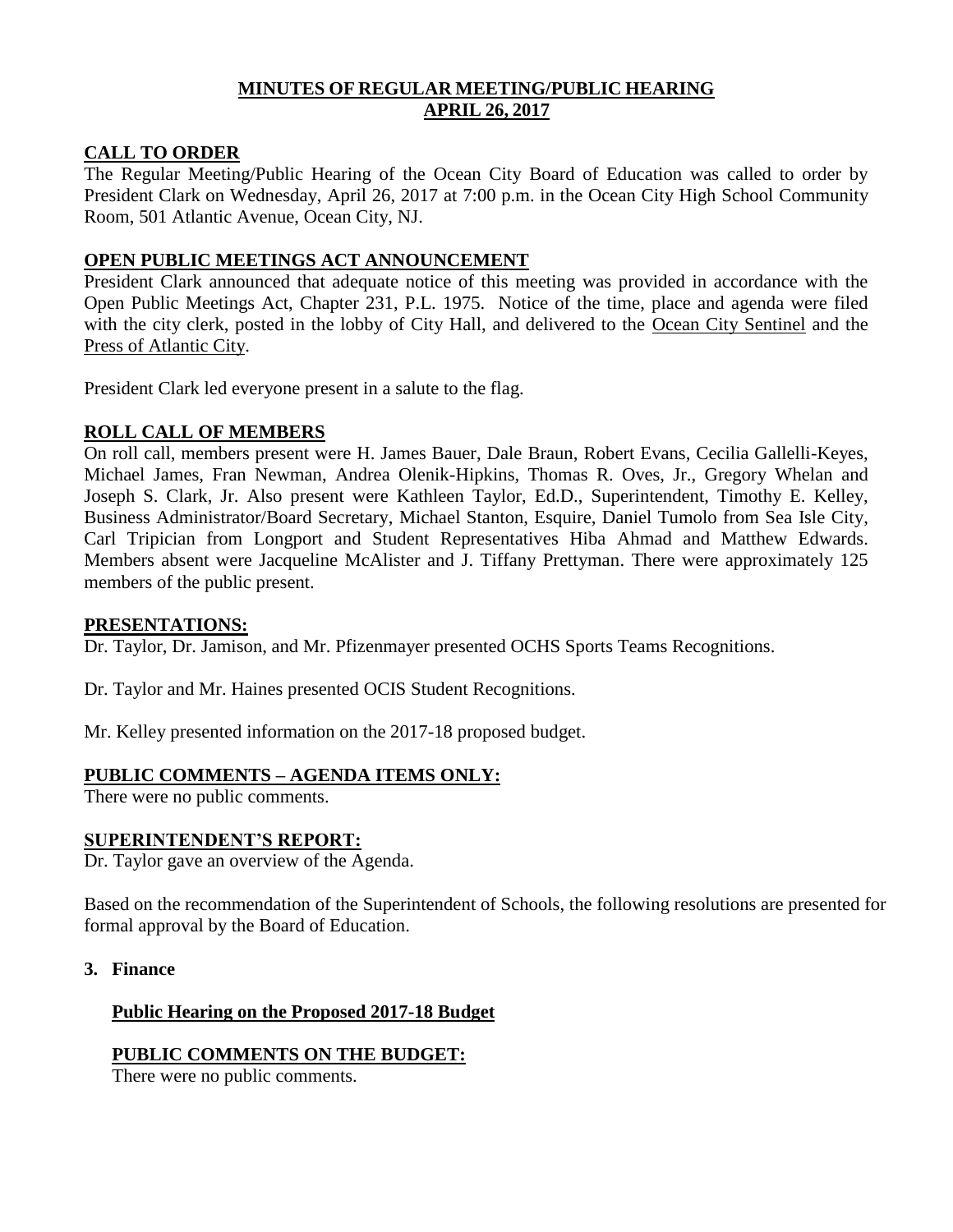# *Motion by Ms. Gallelli-Keyes, seconded by Mr. James and carried unanimously, the Board of Education approved the following Superintendent's recommendation by "roll call vote."*

A. Final Budget 2017-18 School Year

The Board adopts the final budget of the Ocean City Board of Education for the school year 2017-18.

BE IT RESOLVED: That the Ocean City Board of Education hereby adopts the final budget for the school year 2017-18 as follows:

|                                              | <b>Budget</b>   | <b>Local Tax Levy</b> |
|----------------------------------------------|-----------------|-----------------------|
| A. General Fund Budget Amount                | \$42,173,240.00 | \$22,382,710.00       |
| <b>B. Special Revenue Fund Budget Amount</b> | \$673,894.00    | \$0.00                |
| C. Debt Service Fund Budget Amount           | \$2,754,205.00  | \$2,752,945.00        |
| <b>Total Base Budget</b>                     | \$45,601,339.00 | \$25,135,655.00       |

BE IT FURTHER RESOLVED: That the Ocean City Board of Education Policy for Travel and and Expenses and N.J.A.C. 6A:23A-7.3 provides that the Board of Education shall establish in the annual school budget a maximum expenditure amount that may be allotted for such travel and expense reimbursement for the 2017-18 school year,

BE IT FURTHER RESOLVED: That the Ocean City Board of Education hereby establishes the school district travel maximum for the 2017-18 school year at the sum of \$35,000,

BE IT FURTHER RESOLVED: Pursuant to N.J.A.C. 6A:23A-5.2(a), maximum dollar amounts for public relations and professional services have been established and are detailed in the appropriations section of the 2017-18 budget.

BE IT FURTHER RESOLVED: That \$1,125,000 be withdrawn from the Capital Reserve Account to be utilized for building technology upgrades (3780-050-99-999) and sanitary sewer repairs (3780- 060-99-999).

BE IT FURTHER RESOLVED: That \$250,000 be withdrawn from the Maintenance Reserve Account to be utilized for required maintenance at District schools.

BE IT FURTHER RESOLVED: That \$150,000 be withdrawn from the Emergency Reserve Account to be utilized for District security upgrades.

BE IT FURTHER RESOLVED: That \$500,000 be withdrawn from the Tuition Reserve Account.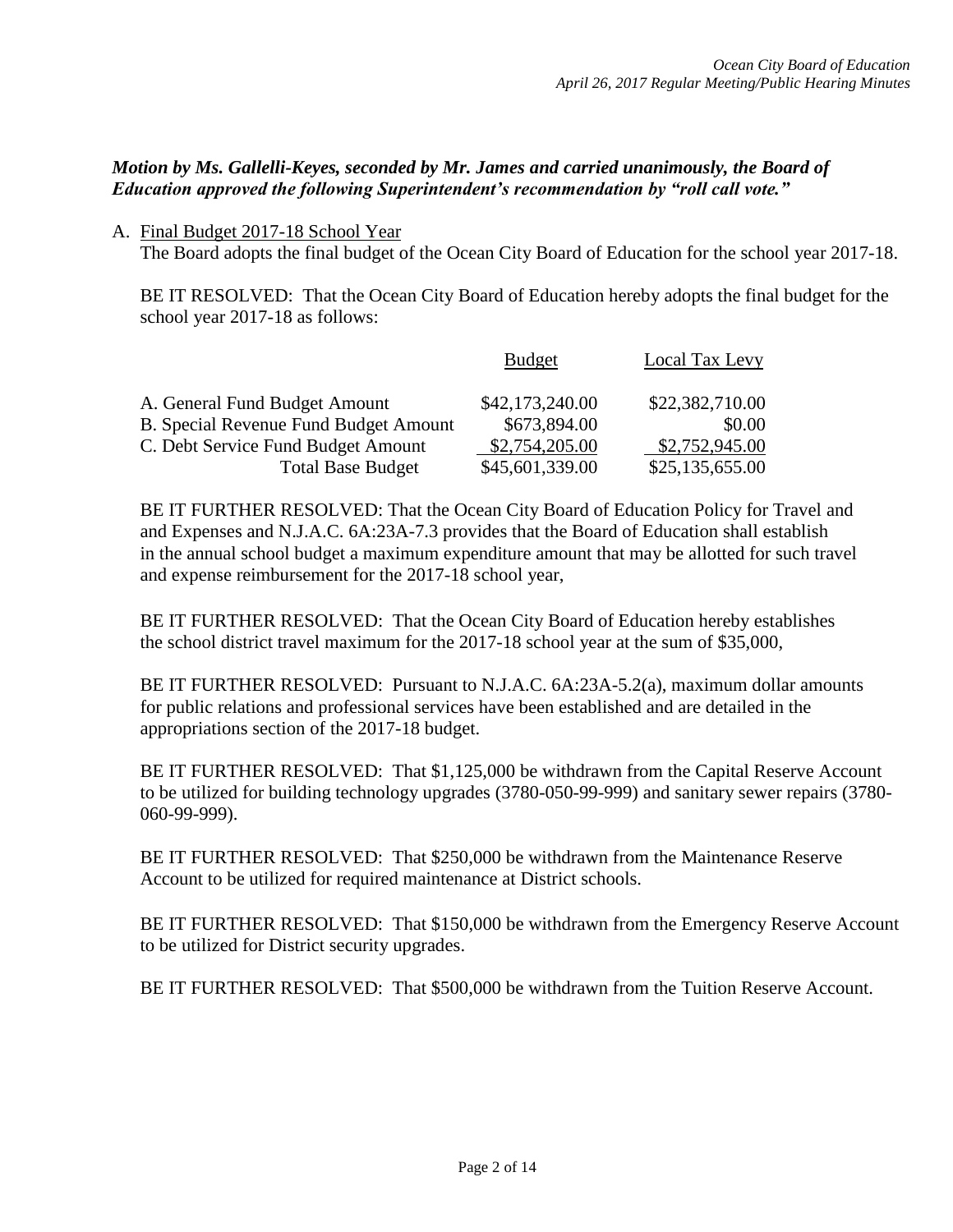### **2. Curriculum and Student Affairs**

### *Motion by Mr. Braun, seconded by Ms. Gallelli-Keyes, the Board of Education tabled the following Superintendent's recommendation by "roll call vote."*

D. Ocean City High School Athletic Hall of Fame Bylaws (Attachment #2.D) The Board adopts the High School Athletic Hall of Fame Bylaws.

### **Motion carried by roll call vote with the following vote of nay: Mr. Oves.**

### **1. Buildings and Grounds**

| <b>Informational Items</b>                   |                |
|----------------------------------------------|----------------|
| <b>Fire Drills</b>                           |                |
| Ocean City High School                       | March 20, 2017 |
| Ocean City Intermediate School March 9, 2017 |                |
| Ocean City Primary School                    | March 20, 2017 |
|                                              |                |
| <b>Security Drills</b>                       |                |
| Ocean City High School                       | March 29, 2017 |
| Ocean City Intermediate School March 8, 2017 |                |
| Ocean City Primary School                    | March 21, 2017 |
|                                              |                |

 Buildings and Grounds Committee Report – Mr. Oves, Chairperson Mr. Oves gave a report of the Committee meeting.

*Motion by Ms. Gallelli-Keyes, seconded by Mrs. Newman, and carried unanimously, except as noted below, the Board of Education approved the following Superintendent's recommendations by "roll call vote."* 

### **2. Curriculum and Student Affairs**

- A. High School Field Trip Request The Board approves the attached High School Field Trip list.
- B. Membership Resolution in NJSIAA (Attachment #2.B) The Board approves the submission of the Membership Resolution for the Ocean City High School to continue membership in the New Jersey State Interscholastic Athletic Association for the 2017-18 school year, with \$2,150.00 for annual dues.

### **Motion carried with the following vote of nay: Mr. Bauer.**

C. Code of Student Conduct The Board approves the attached School District's K-12 Code of Student Conduct.

# H. Harassment, Intimidation and Bullying (HIB) Case Findings The Board adopts and approves Harassment, Intimidation and Bullying (HIB) Case Findings as reported in the attached.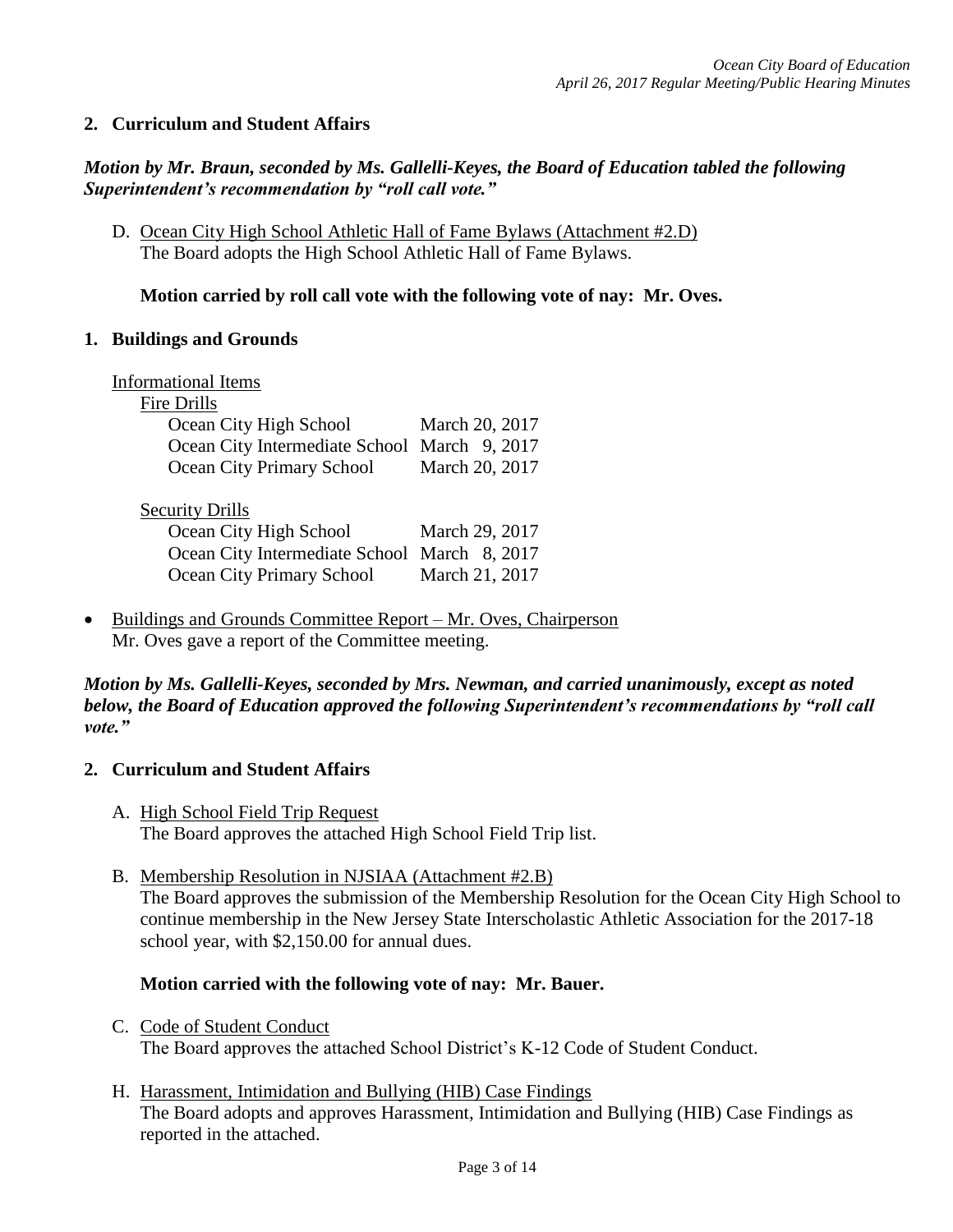Informational Items

Out-of-School Suspension Reports for March 2017

 Curriculum and Student Affairs Committee Report – Mrs. McAlister, Chairperson In Mrs. McAlister's absence, Ms. Gallelli-Keyes gave a report of the Committee meeting.

### **3. Finance**

B. Bill List (Attachment #3.B) The Board approves the payment of bills for April 2017 in the amount of \$5,825,057.91.

### **Motion carried with the following vote to abstain on bills related to the PTA and the After-Prom: Mr. Braun.**

- C. Secretary and Monthly Cash Reconciliation Reports (Attachment #3.C) The Board approves the Board Secretary's Monthly Financial Report and the Monthly Cash Reconciliation Report for February 2017.
- D. Line Item Transfers (Attachment #3.D) The Board approves the revenue and appropriation transfers for February 2017. The Board also acknowledges receipt of the State of NJ mandated transfer reconciliation form for February 2017.
- E. Travel & Expense Reimbursement (Attachment #3.E) The Board approves the April 2017 list of Board of Education Members and School District Staff travel and related expense reimbursements.
- F. Postage Meter Lease

The Board approves the five-year lease of postage machines from Pitney Bowes effective April 1, 2017 through March 31, 2022. This lease replaces the previously leased equipment from Pitney Bowes that expired on March 31, 2017 as follows:

|                                           | Current                | Replacement            |
|-------------------------------------------|------------------------|------------------------|
| Location/Description                      | <b>Monthly Payment</b> | <b>Monthly Payment</b> |
| High School Postage Meter/Folder/Inserter | \$624.00               | \$574.87               |
| Intermediate School Postage Meter         | \$149.00               | \$141.43               |
| Primary School Postage Meter              | \$149.00               | \$141.43               |
| Board of Education Postage Meter          | \$149.00               | \$141.43               |
| <b>Total Monthly Cost</b>                 | \$1,071.00             | \$999.16               |

G. Cape May County Special Services District Agreement for Transportation Services The Board approves the 2017-18 Shared Services Transportation Contract with the Cape May County Special Services School District on an as needed basis.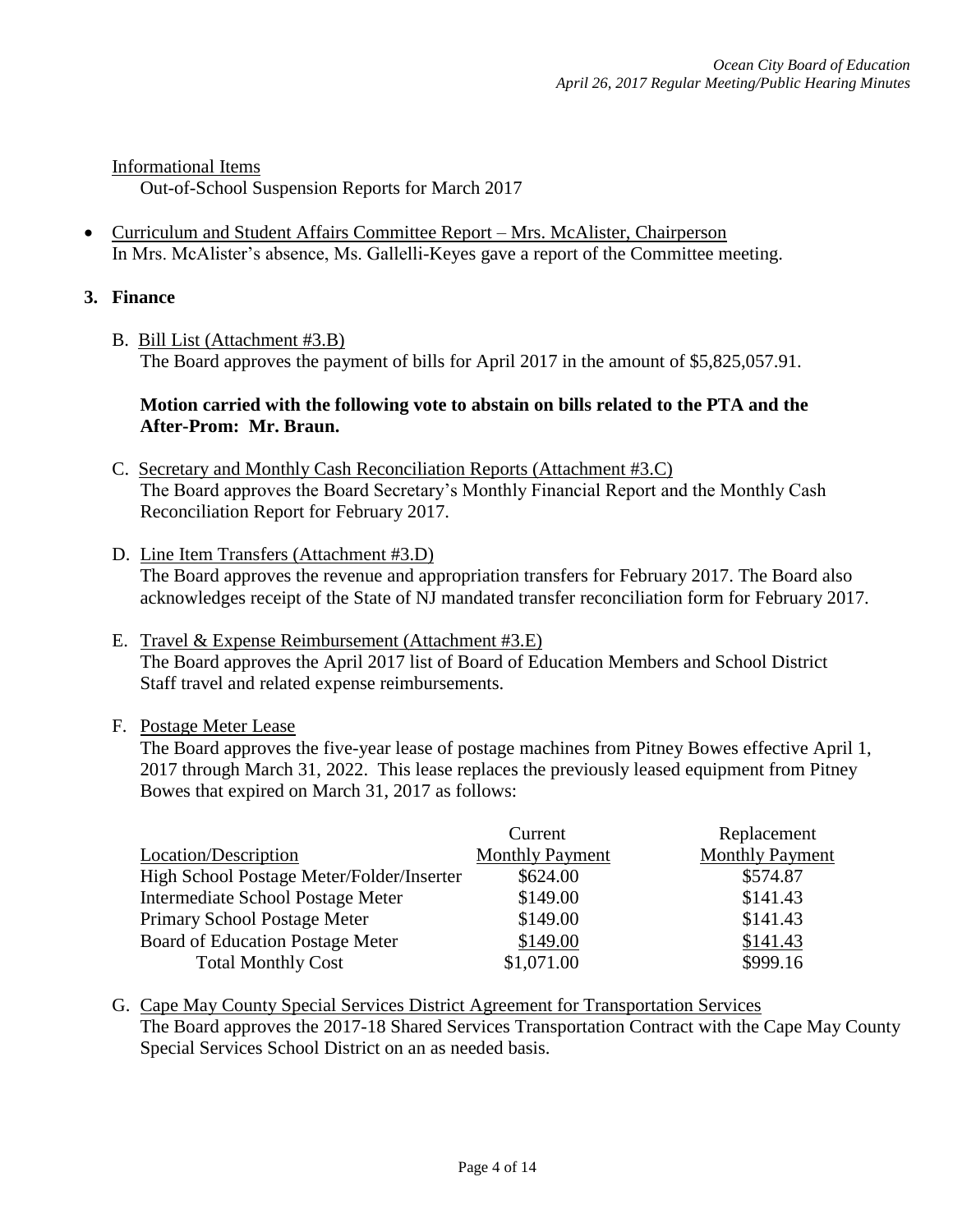- **4. Personnel** (All motions are upon Superintendent's recommendation:)
	- A. Substitutes (Attachment #4.A) The Board approves the attached criminal history approved/HIB trained substitutes for the 2016-17 school year.
	- B. Extended Leave of Absence District Supportive Staff (Attachment #4.B) The Board approves employee #1105, an extended unpaid FMLA leave of absence through April 28, 2017.
	- C. New Hire Interim District Supportive The Board approves Osborn Jordan, Jr., District interim Special Education Aide, effective May 1, 2017 through June 30, 2017, at step 1, 7 hours per day, \$20,292 (pro-rated).
	- D. New Hire Interim District Supportive Staff The Board approves Jason Bourgeois, District interim Special Education Aide, effective May 1, 2017 through June 30, 2017, at step 1, 7 hours per day, \$20,892 (pro-rated) (includes \$600 educational stipend).
	- E. Retirement District Certificated Staff The Board accepts with deep regret the retirement of Dr. Joseph Davidow, District School Psychologist, effective as of July 1, 2017.
	- F. Retirement District Supportive Staff The Board accepts with deep regret the retirement of Janice Baldyga, District Special Education Aide, effective as of May 1, 2017.
	- G. New Employment District Administrative Staff The Board approves Vincent Leavey, K-12 Athletic Director, effective on or before July 1, 2017 through June 30, 2018, at \$112,500.
	- H. Extended Leave of Absence High School Certificated Staff (Attachment #4.H) The Board approves employee #0204, an extended paid leave of absence, effective May 1, 2017 through June 9, 2017, with an expected return date of June 12, 2017.
	- I. Leave of Absence High School Certificated Staff (Attachment #4.I) The Board approves employee #0124, a paid leave of absence, effective April 24, 2017 through on or before May 19, 2017.
	- J. Short-Term Leave Replacement High School Certificated Staff The Board approves Lucy Masi, High School short-term leave replacement Teacher of Spanish, effective April 24, 2017 through on or before May 19, 2017, at a stipend of \$160 per diem.
	- K. Short-Term Leave Replacements High School Certificated Staff The Board approves George Plamantouras, short-term leave replacement teacher, effective May 1, 2017 through on or before June 16, 2017, at a stipend of \$160 per diem.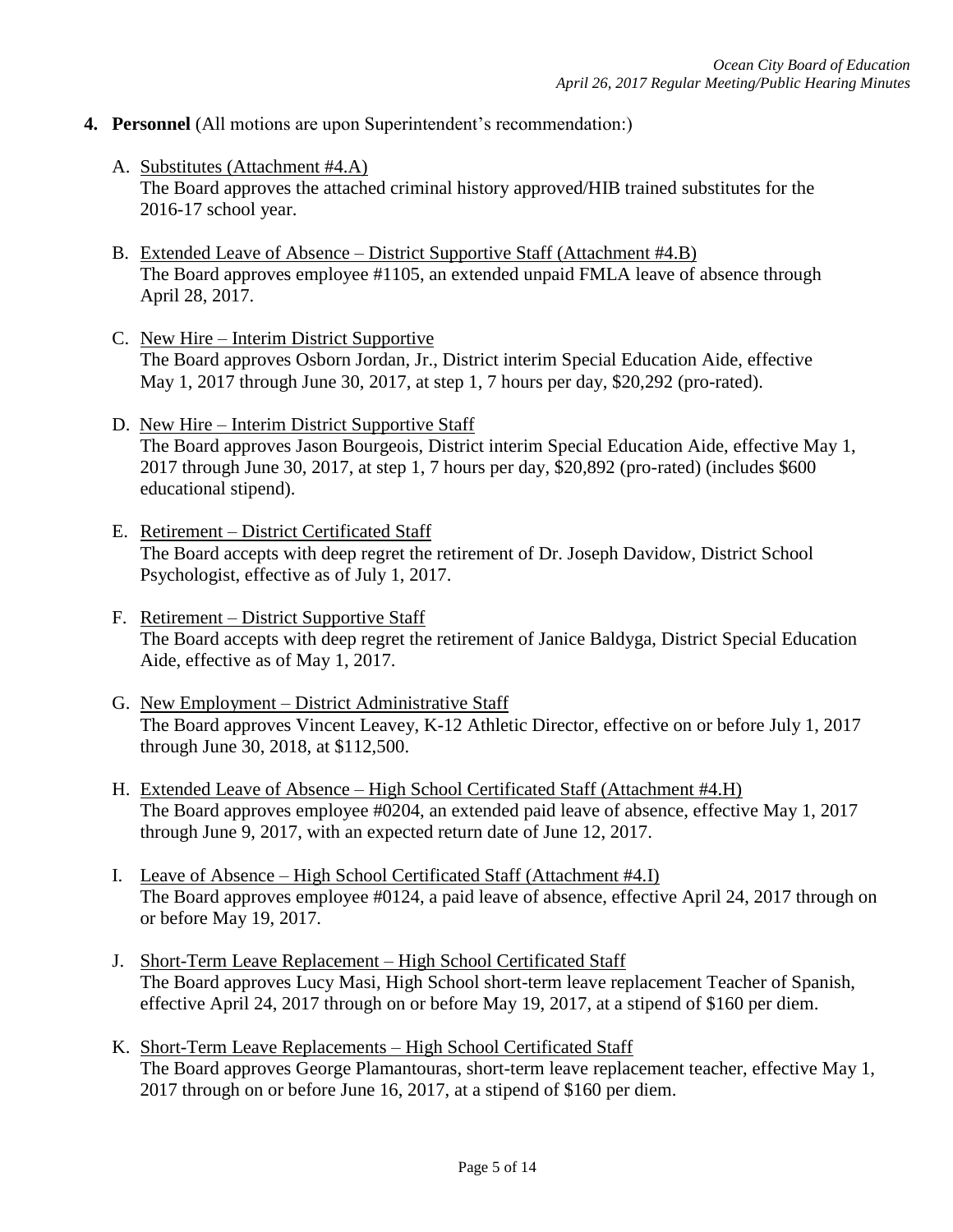L. Interim – High School Certificated Staff

The Board approves Walter Rockey, High School interim Teacher of Science, effective May 1, 2017 through June 30, 2017, at a stipend of \$160 per diem.

- M. High School Volunteer Coach for the 2016-17 School Year The Board approves Allison Thonsen, High School volunteer girls' lacrosse coach, for the 2016-17 spring season.
- N. High School Credit Completion Teachers and Stipends The Board approves the following High School 2016-17 credit completion teachers, on a rotating basis, at a stipend of \$30 per hour, total program not to exceed 118 hours (program and number of hours based on student enrollment): Christian Clark

Rebecca Santoro

- O. High School Extension Program Credit Completion Teacher and Stipend The Board approves Margaret Corcoran, High School Extension Program 2016-17 credit completion teacher, at a stipend of \$30 per hour, total program not to exceed 28 hours (program and number of hours based on student enrollment).
- P. Retirement High School Supportive Staff The Board accepts with deep regret the retirement of Andrew Beattie, High School Clerical Aide, effective as of July 1, 2017.
- Q. High School Summer Employment and Stipends\* (Attachment #4.Q) The Board approves the attached High School 2017 summer employment and stipends\* for curriculum writing/professional development/departmental work.
- R. Child Study Team Summer Employment and Stipends\* (Attachment #4.R) The Board approves the attached Child Study Team 2017 summer employment and stipends\*, with a total number of hours based on District need.
- S. School Nurses for Summer School and Stipends\* The Board approves the following 2017 summer School Nurses, at a stipend of \$30\* per hour, total program not to exceed 100 hours (program and number of hours based on student enrollment): Rosemary Millar – 50 hours Jill Geller – 50 hours
- T. High School Summer School Academic Support/Student Services Coordinator and Stipend\* The Board approves Mary McDowell Campo, as the summer 2017 High School Academic Support/Student Services coordinator at a stipend of \$30\* per hour, program not to exceed 25 hours (program and number of hours based on student enrollment).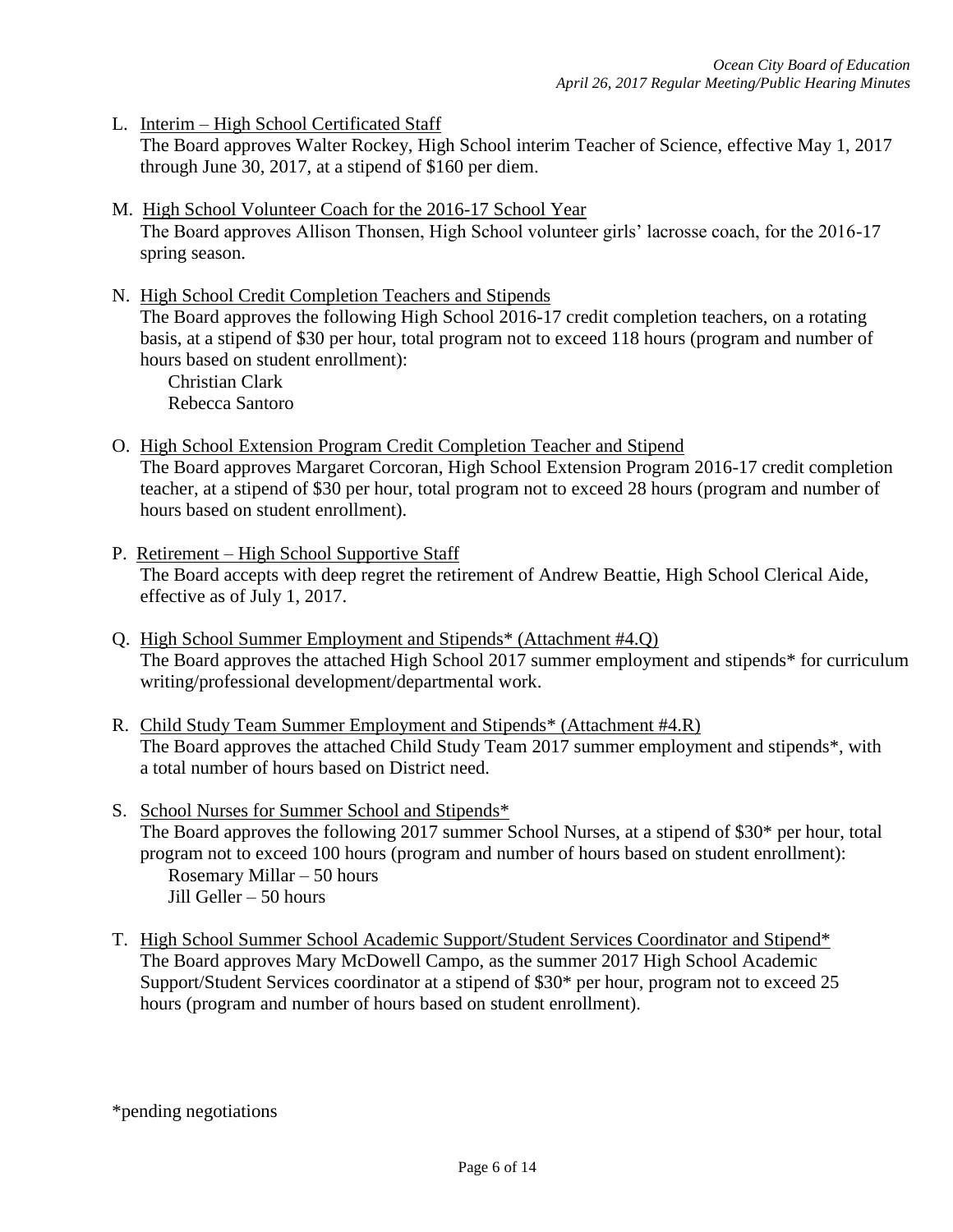- U. High School Extended School Year Teachers, Aides and Stipends\* (Attachment #4.U) The Board approves the attached High School 2017 extended school year teachers, aides, and stipends\* (program and number of hours and teachers based on student enrollment).
- V. Home/Community Education Program Special Education Facilitator and Stipend The Board approves Ronald Ewing, as the Home/Community Education Program Special Education Facilitator, for summer 2017 and the 2017-18 school year, at a stipend of \$20 per hour.
- W. Transfers District Supportive Staff The Board approves the transfer of the following District supportive staff secretaries from 10-month to 12-month employees, effective July 1, 2017: Nancy Barbetto Peggy Doyle Pamela Schad
- X. High School Coaches and Stipends\* for the 2017-18 School Year (Attachment #4.X) The Board approves the attached High School coaches and stipends\* for the 2017-18 school year.
- Y. Tenure District Certificated Staff The Board approves the granting of tenure to Lauren Miley, District Teacher of Spanish, effective September 1, 2017.
- Z. Tenure District Certificated Staff The Board approves the granting of tenure to Ashley Schmid, District Teacher of English as a Second Language, effective September 1, 2017.
- AA. Tenure High School Certificated Staff The Board approves the granting of tenure to the Mary Greenfield, High School Teacher of Spanish and District English as a Second Language, effective September 1, 2017.
- BB. Tenure High School Certificated Staff The Board approves the granting of tenure to Joseph LaTorre, High School Teacher of Health and Physical Education, effective September 1, 2017.
- CC. Tenure High School Certificated Staff The Board approves the granting of tenure to Shane McGrath, High School Teacher of Health and Physical Education, effective September 1, 2017.
- DD. Tenure High School Certificated Staff The Board approves the granting of tenure to David Uhrich, High School Teacher of Science, effective September 1, 2017.
- EE. Tenure High School Certificated Staff The Board approves the granting of tenure to Camala Walter, High School Teacher of English, effective September 1, 2017.

\*pending negotiations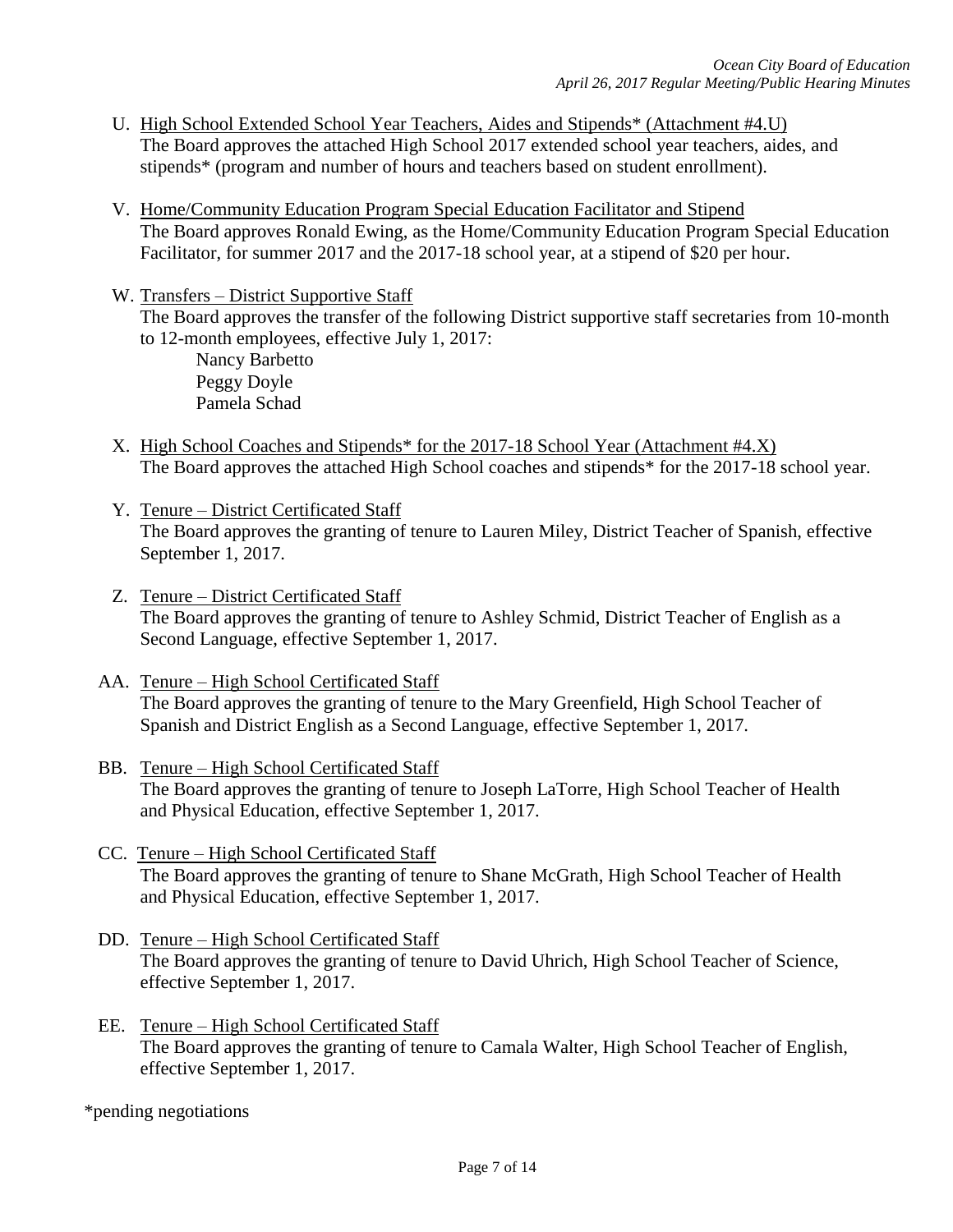- FF. Tenure High School Certificated Staff The Board approves the granting of tenure to Charles Dolinsky, High School Teacher of Special Education, effective September 26, 2017.
- GG. Business Administrator's Contract (Attachment #4.GG) The Board approves Timothy E. Kelley, School Business Administrator/Board Secretary's employment contract, effective July 1, 2017 through June 30, 2018, at a salary of \$140,454, with additional shared services agreements stipends of \$3,500 for Corbin City and \$10,000 for Sea Isle City School Districts. This contract was approved by Dr. Richard Stepura, Interim Executive County Superintendent.
- HH. District and High School Administrative Staff and Salaries (Attachment #4.HH) The Board approves the attached District and High School administrative staff and salaries for the 2017-18 school year.
- II. District and High School Certificated Staff and Salaries\* (Attachment #4.II) The Board approves the attached District and High School certificated staff and salaries\* for the 2017-18 school year.
- JJ. District and High School Supportive Staff and Salaries (Attachment #4.JJ) The Board approves the attached District and High School supportive staff and salaries for the 2017-18 school year.
- KK. Non-Affiliated Staff and Salaries\* (Attachment #4.KK) The Board approves the attached non-affiliated staff and salaries\* for the 2017-18 school year.
- Negotiations Committee Report Mr. Bauer, Chairperson No report.

# **5. Policy**

A. Policies –  $1<sup>st</sup>$  Reading

The Board approves the following replacements, additions and or deletions to the Board Policy and/or Regulation Manuals.

| <b>Revised Policies</b>    |                                                                                              |
|----------------------------|----------------------------------------------------------------------------------------------|
| 2460                       | <b>Special Education</b>                                                                     |
| 2467                       | <b>Surrogate Parents and Foster Parents</b>                                                  |
| New Regulation             |                                                                                              |
| 2460.15                    | Special Education – In-Service Training Needs for Professional and<br>Paraprofessional Staff |
| <b>Revised Regulations</b> |                                                                                              |
| 2460                       | <b>Special Education</b>                                                                     |
| 2460.1                     | Special Education – Location, Identification and Referral                                    |
| 2460.8                     | Special Education – Free and Appropriate Public Education                                    |
| 2460.9                     | Special Education – Transition from Early Intervention Programs to Preschool                 |
|                            | Programs                                                                                     |
|                            |                                                                                              |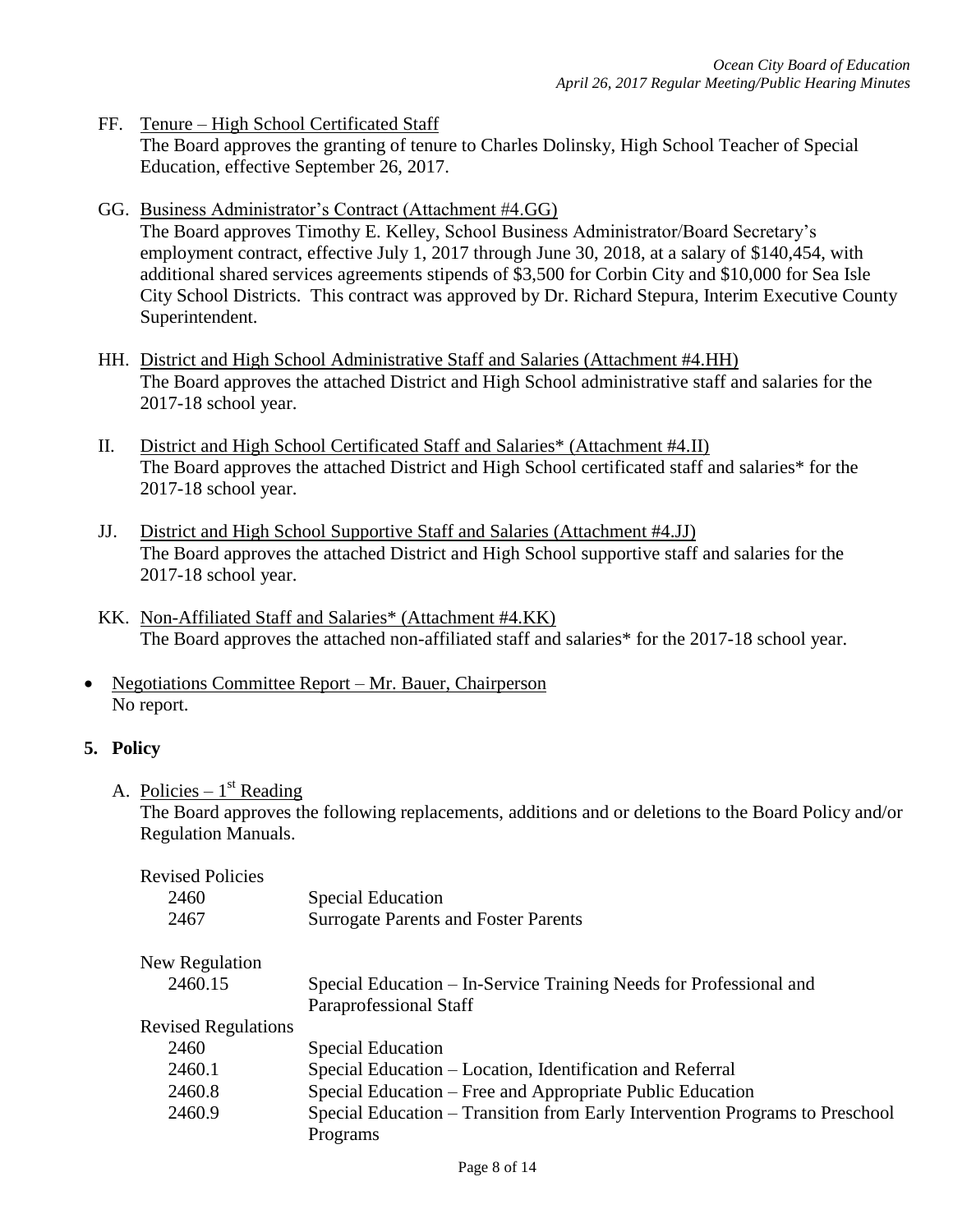| 2460.16 | Special Education – Instructional Material to Blind or Print-Disabled Students |
|---------|--------------------------------------------------------------------------------|
| 5200    | Attendance                                                                     |

- B. Special Education Statement of Assurance The Board approves the submission of the Statement of Assurance for the Board of Education's Policies and Procedures for Eligibility Under Part B of the IDEA for the 2016-17 school year to the State of New Jersey Department of Education Cape May County Office.
- Discussion
- Policy Committee Report Mrs. Prettyman, Chairperson In Mrs. Prettyman's absence, Mrs. Newman gave a report of the Committee meeting.

### **6. District Communications**

 District Communications Committee Report - Ms. Gallelli-Keyes, Chairperson Ms. Gallelli-Keyes gave a report of the Committee meeting.

*Motion by Ms. Gallelli-Keyes, seconded by Mr. Bauer, and carried unanimously, except as noted below, the Board of Education (Ocean City Representatives) approved the following Superintendent's recommendations by "roll call vote."* 

#### **1. Buildings and Grounds**

A. Use of Facilities **(Ocean City Representatives Only)** The Board approves the following request for the use of the Intermediate School:

| Requested By: | <b>Ocean City Premier Predators</b>                                  |
|---------------|----------------------------------------------------------------------|
| Use:          | Girls' Softball                                                      |
| Dates/Times:  | June 17, June 18, July 15 and July 16, 2017 (Sat/Sun), 7:00AM-6:00PM |
| Rooms:        | Softball and Baseball fields                                         |
| Fee:          | \$540.00                                                             |

### **2. Curriculum and Student Affairs**

- E. Intermediate School Field Trip Request **(Ocean City Representatives Only)** The Board approves the attached Intermediate School Field Trip list.
- F. Research Project by Staff Member **(Ocean City Representatives Only)** The Board approves an Intermediate School graduate program research that will involve recording the teacher teaching lessons in order to approve the teacher's practice. This request is being made in accordance with Board Policy #3245, Research Projects by Staff Members.
- G. Primary School Field Trip Request **(Ocean City Representatives Only)** The Board approves the attached Primary School Field Trip list.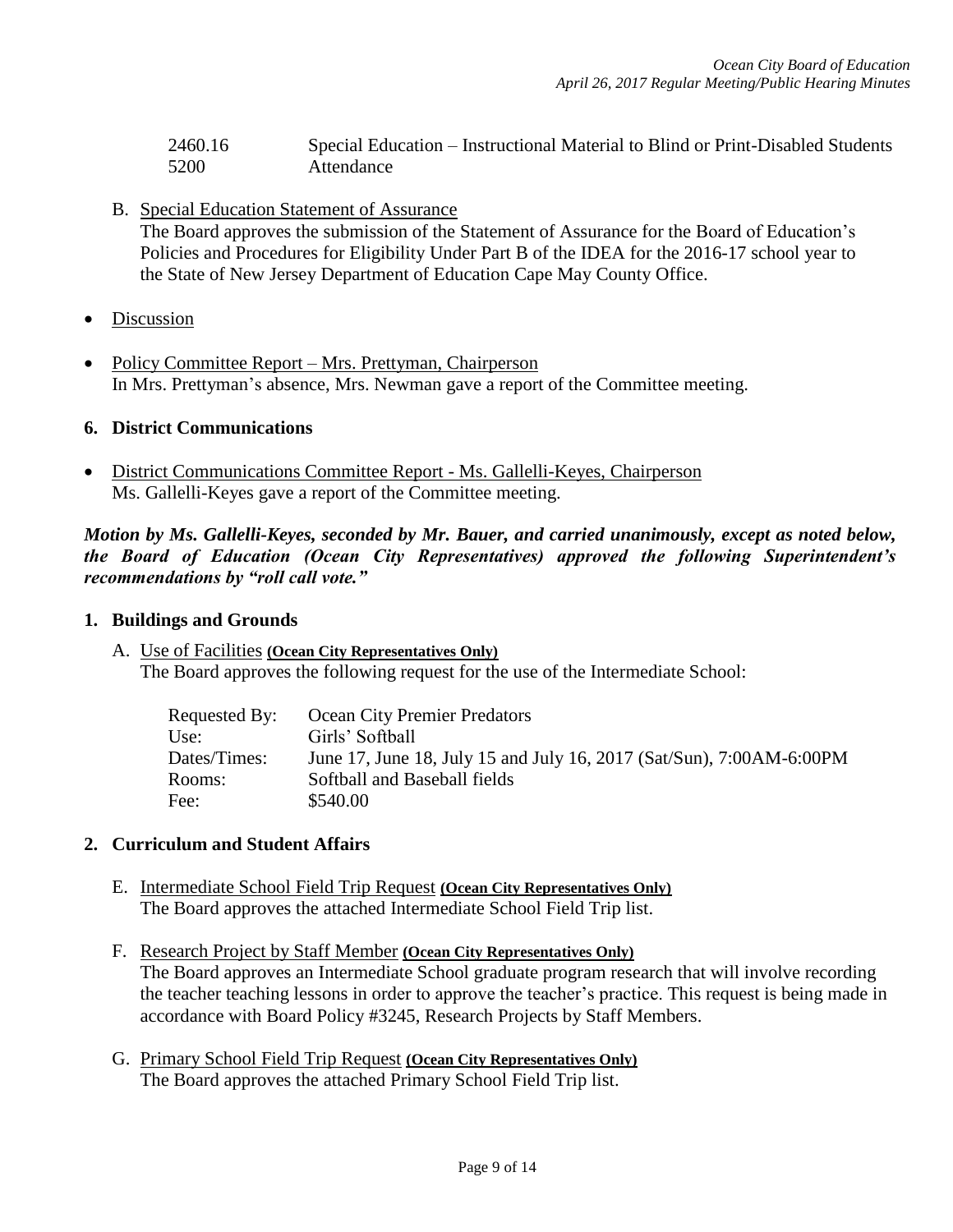### **3. Finance**

### H. Grand Prize **(Ocean City Representatives Only)**

The Board accepts from AtlantiCare, on behalf of the Primary School and students in Ms. Merritt's First Grade Class, the award of \$250 for being chosen as the Grand Prize Winners in the 2017 AtlantiCare Fruit and Veggie Infomercial Video Contest.

### I. Grant **(Ocean City Representatives Only)**

The Board accepts the 2017 Sustainable Jersey for School Grant in the amount of \$10,000 for the Primary School "School Learning Garden Courtyard" project.

### J. Donations **(Ocean City Representatives Only)**

The Board accepts the following donations from the Ocean City PTA for the Intermediate and Primary Schools:

| <b>Intermediate School</b> |            |
|----------------------------|------------|
| <b>Seat Sacks</b>          | \$1,012.50 |
| Document Camera            | \$1,100.00 |
|                            |            |
| <b>Primary School</b>      |            |
| Spelling Bee               | \$1,425.00 |
| <b>Ergo Seats</b>          | 427.00     |
| iPad Cases                 | 389.35     |
| Field trip $(3rd$ grade)   | 780.00     |

### **Motion carried with the following vote to abstain: Mr. Braun.**

**4. Personnel** (All motions are upon Superintendent's recommendation:)

# LL. Leave of Absence – Intermediate School Certificated Staff (Attachment #4.LL) **(Ocean City Representatives Only)**

The Board approves employee #3433, a paid leave of absence, effective May 22, 2017 through June 30, 2017.

MM. Extended Leave of Absence – Intermediate School Certificated Staff (Attachment #4.MM) **(Ocean City Representatives Only)**

The Board approves employee #1374, an extended paid leave of absence effective May 1, 2017 through June 30, 2017.

NN. Short-Term Leave Replacement – Intermediate School Certificated Staff **(Ocean City Representatives Only)**

The Board approves Devon Biglin, Intermediate School short-term leave replacement Special Education teacher, effective May 1, 2017 through June 30, 2017, at a stipend of \$160 per diem.

# OO. Retirements – Intermediate Certificated Staff **(Ocean City Representatives Only)**

The Board accepts with deep regret the retirements of the following Intermediate School teachers: Christine Robbins-Franckle, Elementary School Teacher, effective as of July 1, 2017 Debra Rosander, Elementary School Teacher, effective as of July 1, 2017 Joyce Wiesenthal, Special Education Teacher, effective as of July 1, 2017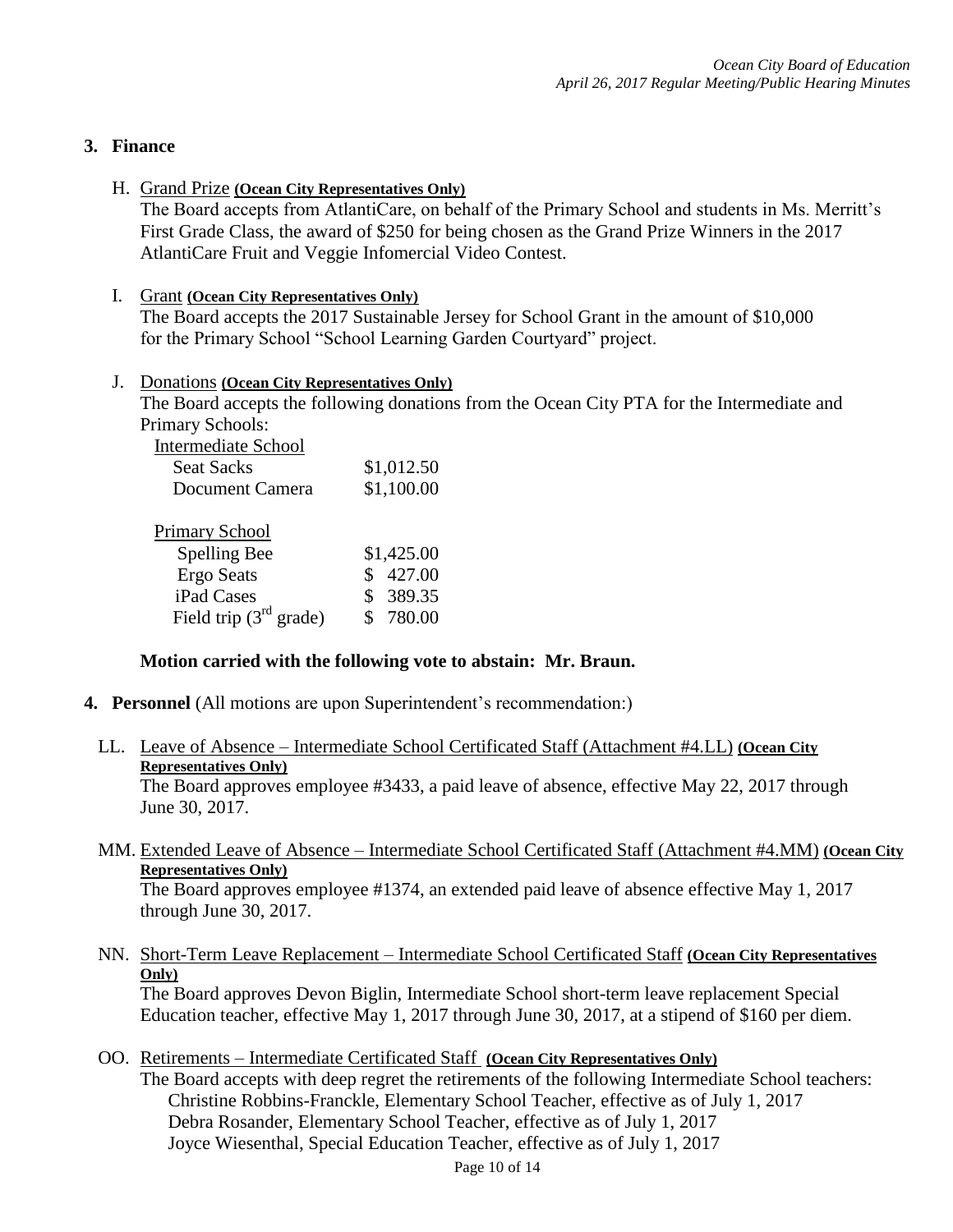PP. Intermediate and Primary Schools' Summer School Employment and Stipends\* (Attachment #4.PP) - **(Ocean City Representatives Only)**

The Board approves the attached Intermediate and Primary Schools' 2017 summer employment and stipends\* for curriculum writing/professional development/departmental work.

QQ. 21st Century Challenge Summer Program Teachers and Stipends\* - **(Ocean City Representatives Only)** The Board approves the following 2017 summer 21<sup>st</sup> Century Challenge Program teachers, at a stipend of \$30\* per hour, total program not to exceed 111 hours (program and number of hours and teachers based on student enrollment):

David Ferrante Jessica Kriegner Ashley Ruffenach

- RR. Java Summer Camp Teacher and Stipend\* **(Ocean City Representatives Only)** The Board approves Devan Fogarty, Java 2017 Summer Camp teacher, at a stipend of \$30\* per hour, total program not to exceed 19.5 hours (program and number of hours based on student enrollment).
- SS. Summer Wilson/Reading Clinic Teacher and Stipend\* **(Ocean City Representatives Only)** The Board approves Patricia Gallagher, 2017 Summer Wilson/Reading Clinic teacher at a stipend of \$30\* per hour, total program not to exceed 36 hours (program and number of hours based on student enrollment).
- TT. Intermediate Summer School Teachers and Stipends\* **(Ocean City Representatives Only)** The Board approves the following Intermediate School 2017 summer school teachers, at a stipend of \$30\* per hour, total program not exceed 72 hours (program and number of hours and teachers based on student enrollment).

Heather MacNamara Matthew Lane Maureen Baldini – Substitute

- UU. Intermediate and Primary Schools' Extended School Year Teachers, Aides, and Stipends\* (Attachment #4.UU) **(Ocean City Representatives Only)** The Board approves the attached Intermediate and Primary Schools' 2017 extended school year teachers, aides and stipends\* (program and number of hours and teachers based on student enrollment).
- VV. Primary School Title 1 Summer School Teachers and Stipends\* (Attachment #4.VV) **(Ocean City Representatives Only)**

The Board approves the attached Title 1 funded Primary School 2017 summer school teachers and stipends\*, total program not to exceed 230 hours (program and number of hours and teachers based on student enrollment).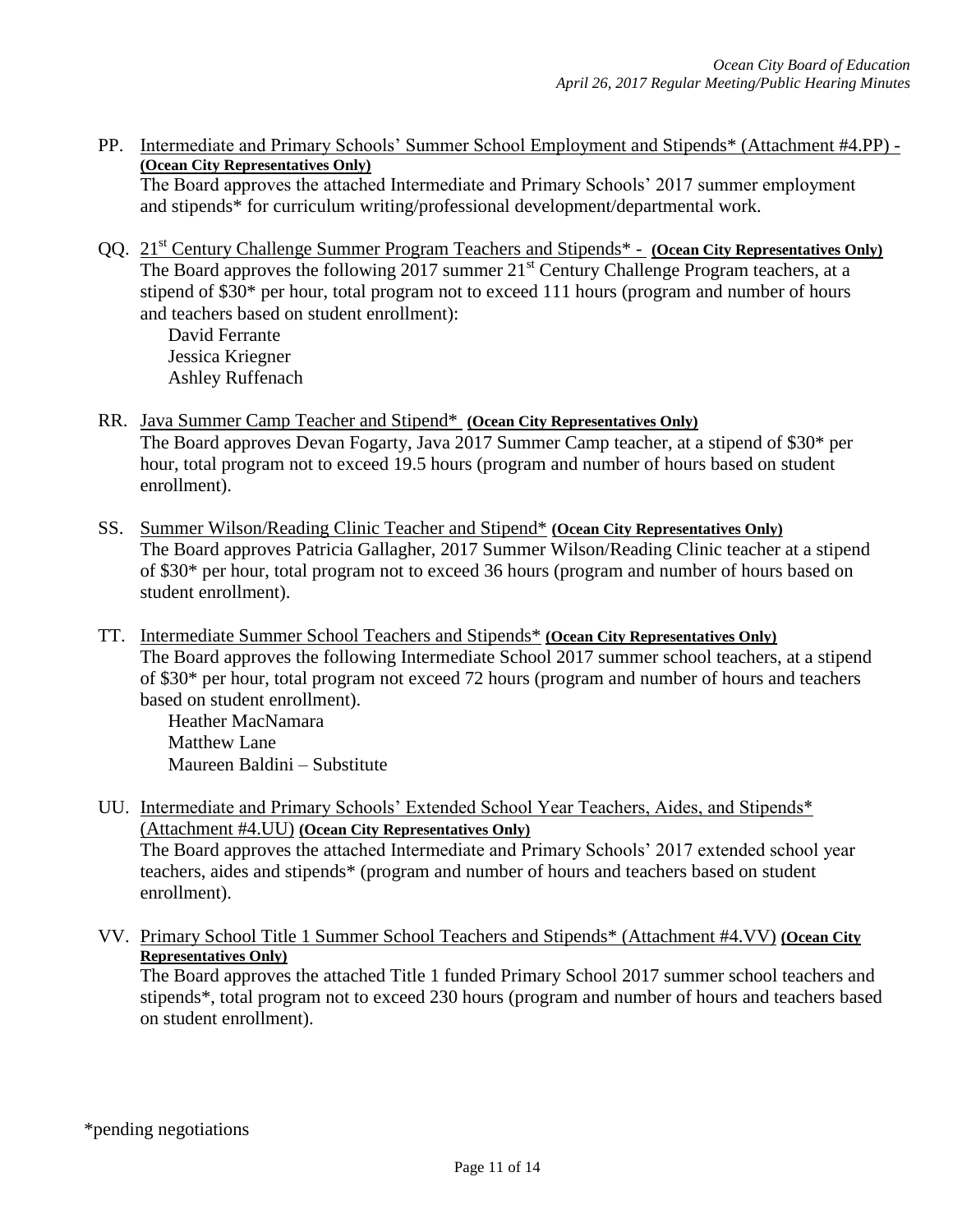WW.Primary School ELL Program Teachers and Stipends\* **(Ocean City Representatives Only)** The Board approves the following ELL 2017 summer program teachers, at a stipend of \$30\* per hour, total program not to exceed 96 hours (program and number of hours and teachers based on student enrollment):

Carole Maurer Dominique Annarelli

- XX. Tenure Intermediate School Certificated Staff **(Ocean City Representatives Only)** The Board approves the granting of tenure to Megan Brown, Intermediate School Teacher of Elementary and Mathematics, effective September 1, 2017.
- YY. Tenure Intermediate School Certificated Staff **(Ocean City Representatives Only)** The Board approves the granting of tenure to Jessica Kriegner, Intermediate School Teacher of Elementary School, effective September 1, 2017.
- ZZ. Tenure Intermediate School Certificated Staff **(Ocean City Representatives Only)** The Board approves the granting of tenure to Cholehna Weaver, Intermediate School Teacher of Elementary School, effective September 1, 2017.
- AAA. Tenure Primary School Certificated Staff **(Ocean City Representatives Only)** The Board approves the granting of tenure to Erin Porter, Primary School Teacher of Elementary School, effective September 1, 2017.
- BBB. Tenure Primary School Certificated Staff **(Ocean City Representatives Only)** The Board approves the granting of tenure to Jennifer Gatto, Primary School Reading Specialist, effective September 1, 2017.
- CCC. Tenure Primary School Certificated Staff **(Ocean City Representatives Only)** The Board approves the granting of tenure to Kristin Morey, Primary School Reading Specialist, effective September 1, 2017.
- DDD. Intermediate and Primary Schools' Administrative Staff and Salaries (Attachment #4.DDD) **(Ocean City Representatives Only)** The Board approves the attached Intermediate and Primary Schools' administrative staff and salaries for the 2017-18 school year.
- EEE. Intermediate and Primary Schools' Certificated Staff and Salaries\* (Attachment #4.EEE) **(Ocean City Representatives Only)** The Board approves the attached Intermediate and Primary Schools' certificated staff and salaries\* for the 2017-18 school year.
- FFF. Intermediate and Primary Schools' Supportive Staff and Salaries (Attachment #4.FFF) **(Ocean City Representatives Only)** The Board approves the attached Intermediate and Primary Schools' supportive staff and salaries for the 2017-18 school year.

\*pending negotiations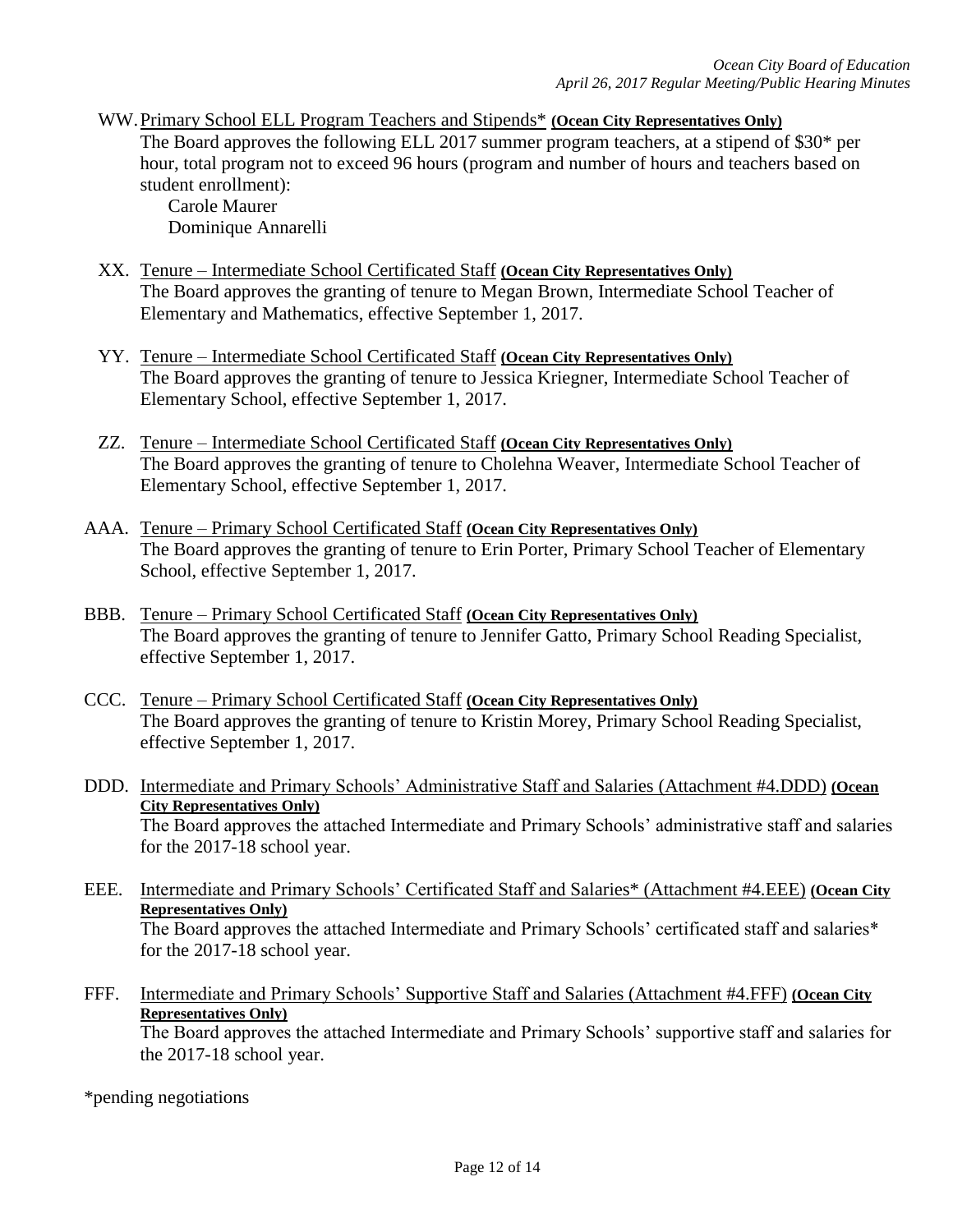GGG. Intermediate School Coaches and Stipends\* (Attachment #4.GGG) **(Ocean City Representatives Only)** The Board approves the attached Intermediate School coaches and stipends\* for the 2017-18 school year.

\*pending negotiations

### **APROVAL OF MINUTES:**

Motion by Mr. Bauer, seconded by Mrs. Newman, and carried unanimously by roll call vote, the Board of Education approved the minutes of the March 15, 2017 Regular Meeting as presented.

#### **UNFINISHED BUSINESS:**

There was no unfinished business.

#### **NEW BUSINESS:**

There was no new business.

#### **PUBLIC COMMENTS:**

Ms. Rachel Holloway, Ocean City, addressed the Board regarding her before and after care business that has opened in Ocean City and her request for transportation of students to her business.

Karen Conover, Mays Landing, addressed the Board regarding her organization "Spread the Love" which supports issues including mental health and wellness.

Sally Onesty, Ocean City, addressed the Board regarding her son, a 2012 graduate, who recently passed away as a result of a heroin overdose.

Dylan Graver, a 2014 graduate of Ocean City High School, addressed the Board regarding his struggle with addiction.

"Steve", Burlington County, addressed the Board regarding his struggle with addiction.

Tanya Ahern, Upper Township, addressed the Board regarding becoming an advocate and resource for parents related to mental health and wellness.

Kate Lutz, Ocean City, addressed the Board regarding the teaching of mindfulness and meditation.

Mike DeVlieger, Ocean City, addressed the Board regarding societal problems related to addiction and conceptual ideas to combat the issue.

Brian Hartley, Ocean City, addressed the Board regarding addiction issues in society.

Sally Onesty, Ocean City, again addressed the Board on Mr. DeVlieger's conceptual ideas and societal issues related to addiction.

Mike DeVlieger, Ocean City, again addressed the Board regarding his previous comments.

Tanya Ahern, Upper Township, again addressed the Board regarding addiction.